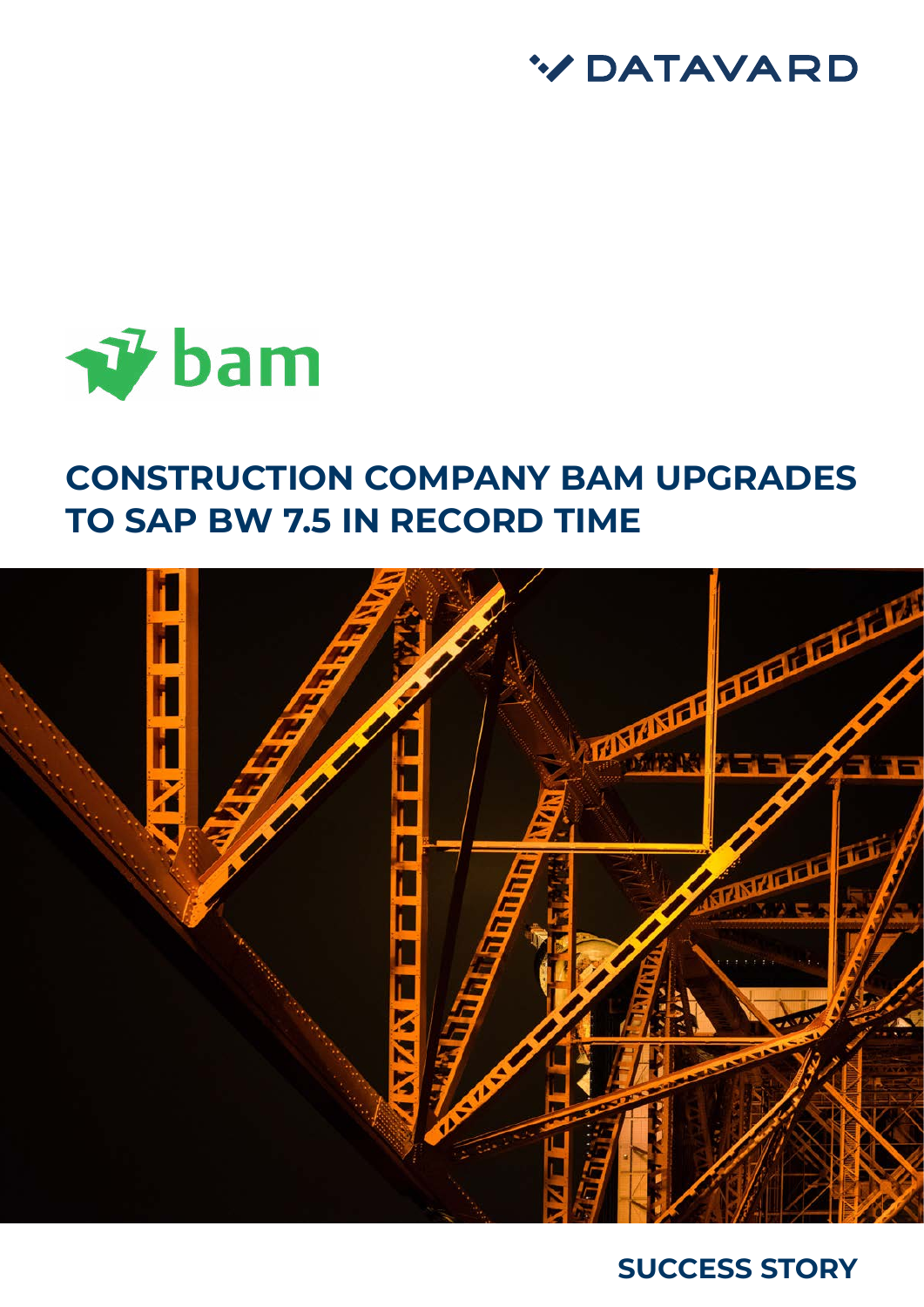### **CONSTRUCTION COMPANY BAM UPGRADES TO SAP BW 7.5 IN RECORD TIME**

When worldwide construction and engineering company Royal BAM Group decided to upgrade its business warehouse as part of a broader digital transformation strategy, they had a specific goal in mind: migrate only the data they needed from an aging SAP BW 7.0 system running on DB2 to SAP BW 7.5 running on HANA database as a part of a longer-term strategy to move to SAP BW/4 HANA over the next two years.

"For us, upgrading to SAP BW 7.5 was one step in a longer process," said Phillip Laycock, SAP BI Consultant. "We know the business needs a system that can support them in their decision making. It's our job to put the tools in place that can help make that happen." With the announcement that SAP would stop supporting older BW versions by 2020, the time was right to implement a faster, more reliable system that could support better data lifecycle management and more nimble querying and reporting.

Why reinvent the wheel if there is a specialist in the market who can do it faster and better?

> **Phillip Laycock,**  SAP BI Consultant, **SAP**



#### **OVERVIEW**

Worldwide construction and engineering company Royal BAM Group upgraded its SAP business warehouse to SAP BW 7.5 in just 105 days, part of a longer-term strategy to move to SAP BW/4 HANA over the next two years.

#### **THE CHALLENGE: HOW TO RUN A FAST AND RISK-FREE UPGRADE TO SAP BW 7.5**

Migrating to SAP BW 7.5 running on SAP HANA would provide BAM with a simplified architecture, better performance, and real-time access to data for faster, more reliable business intelligence. The challenge would be how to arrive at that desired state quickly and with very low risk of failure. BAM decided early on to find an experienced partner with domain expertise who could help them leapfrog several point releases in a very tight timeframe. "Why reinvent the wheel if there is a specialist in the

market who can do it faster and better?" said Phillip Laycock. Datavard came highly recommended—scoring high points for their expertise with optimizing SAP solutions as well as building innovative toolsets to leverage automation. BAM's demanding timeline for implementing the new system would also require an experienced team that could collaborate successfully under pressure.



#### **CHALLENGES**

- Tight timeline and high pressure
- Identify and migrate only a subset of data
- Improve performance for faster and more reliable business intelligence
- Optimize SAP solutions
- Skipping several point releases to gain efficiencies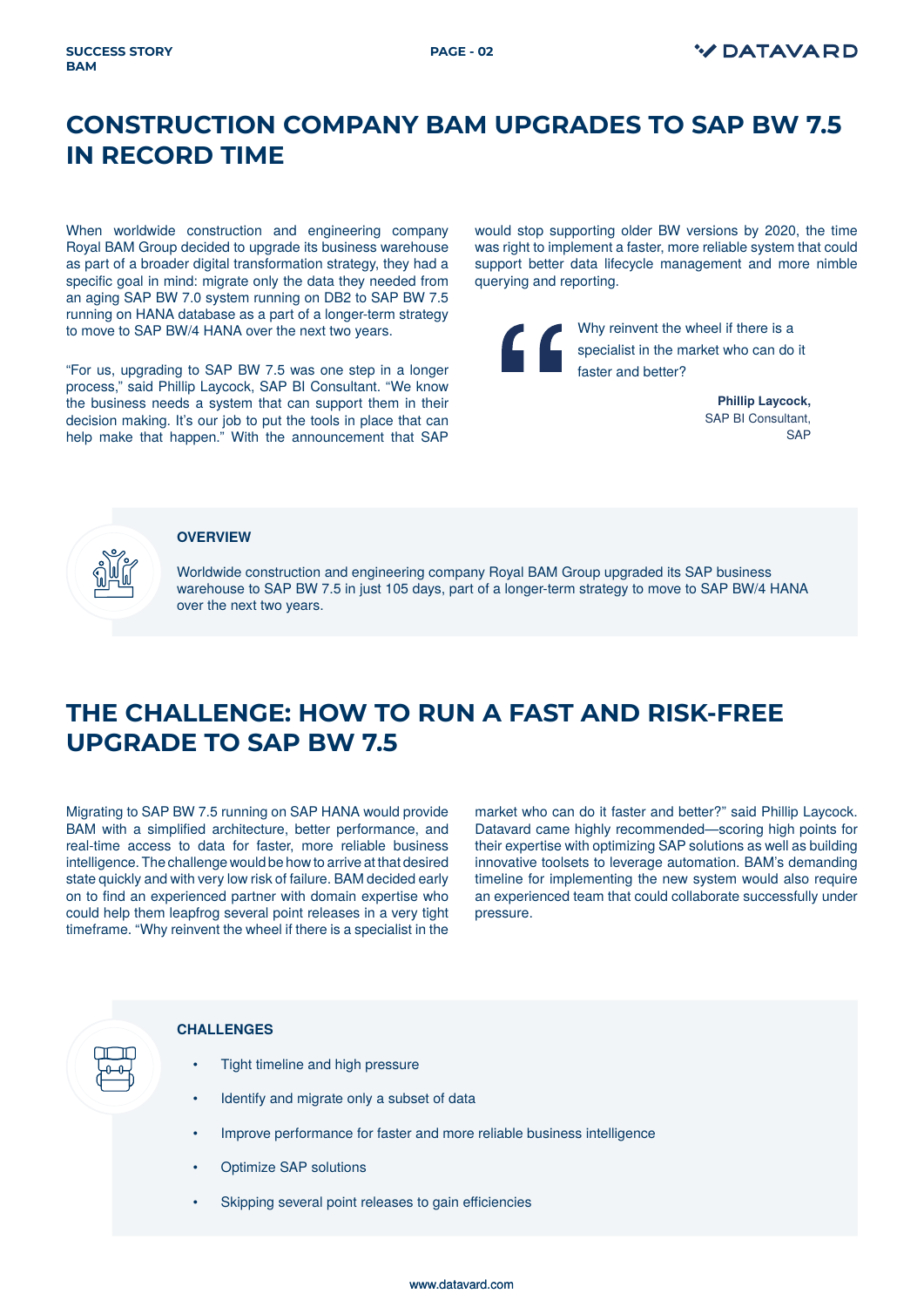#### **THE PROCESS: USING A TOOL BASED APPROACH TO EXECUTE A SEAMLESS UPGRADE**

With the goal of finishing the upgrade in 105 days, Datavard pursued a tool-based approach to automate as many tasks as possible: from initial data validation, selection and transfer of data, to testing and validation in the new system. Datavard FitnessTest provide a detailed inventory of all current data, as well as information about what data to import and what data to discard (based on input from the BAM team). "The information was displayed visually as a kind of heat map so that we could quickly pinpoint what data we needed and what data we could leave behind," said Niek Hesse, Project Manager. "It was a very helpful tool." Datavard also converted selected business objects from obsolete modeling to a new format compatible with SAP BW/4HANA. Namely DSOs and Info Cubes were

**SUCCESS STORY** 

**BAM**

converted to ADSOs and the Multi Providers and Info Sets have been converted to Composite providers. Transformations and queries have been adjusted accordingly, to minimize the business impact.

Datavard helped us lay a foundation **to get us to a place where we could** start using new technologies to support the business.

> **Phillip Laycock,**  SAP BI Consultant, **SAP**

Getting rid of old data, metadata, and business objects was key to a more agile, future-ready system. "The world is changing," said Phillip Laycock. "We need to use technology differently and move to a more innovative model. Datavard helped us lay a foundation to get us to a place where we could start using new technologies to support the business."

**Getting rid of old data, metadata, and business objects was key to a more agile, future-ready system.** 

[www.datavard.com](http://www.datavard.com/en/home-8-2/)